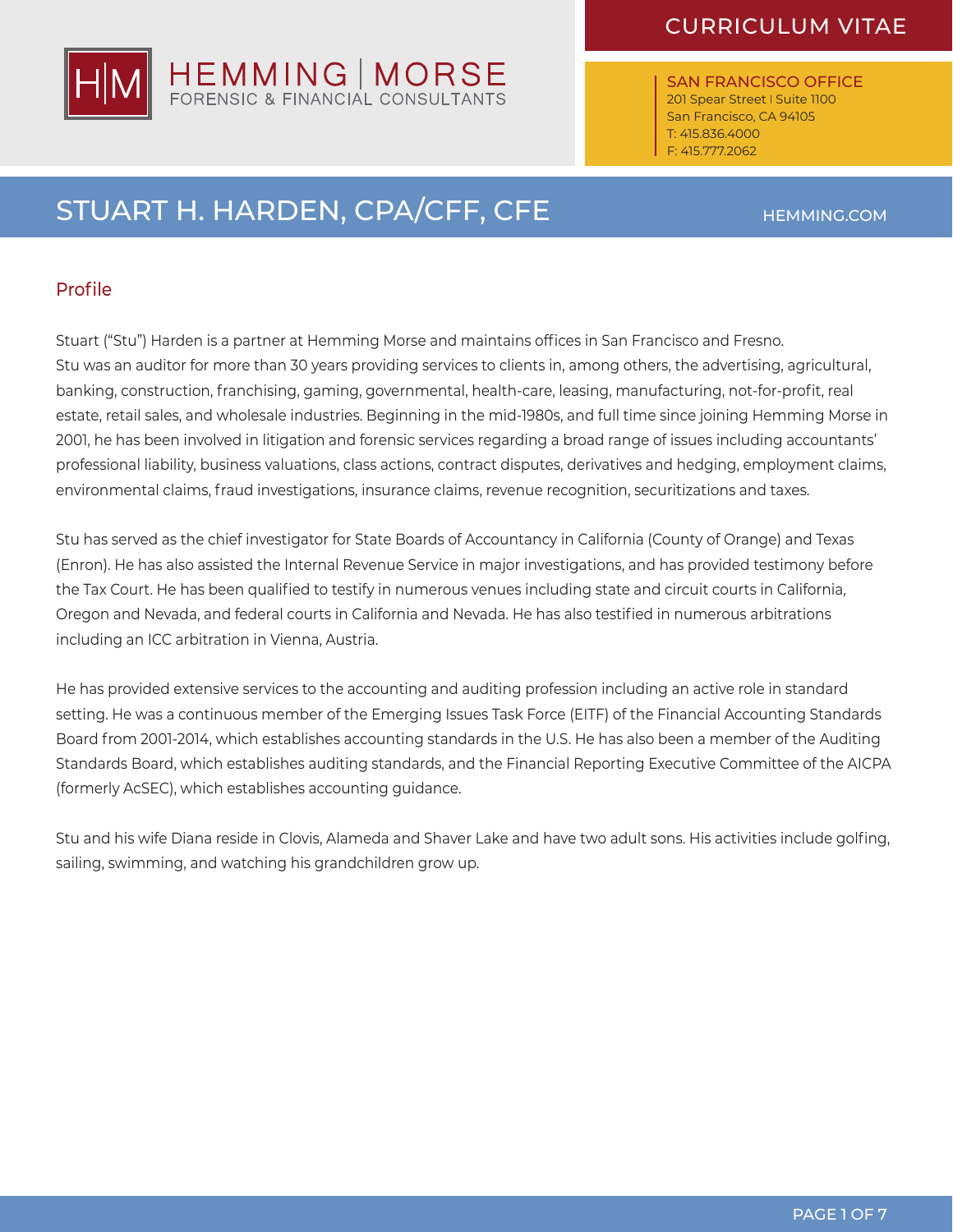### CURRICULUM VITAE

SAN FRANCISCO OFFICE 201 Spear Street I Suite 1100 San Francisco, CA 94105 T: 415.836.4000 F: 415.777.2062

PAGE 2 OF 7

# STUART H. HARDEN, CPA/CFF, CFE HEMMING.COM

### Employment & Education

| $2001 -$ Present | Hemming Morse, LLP                                               |
|------------------|------------------------------------------------------------------|
|                  | Certified Public Accountants, Forensic and Financial Consultants |
|                  | Partner                                                          |
| 1985 – 2001      | Silva Harden & Adolph, AC                                        |
|                  | Co-Founder and Director                                          |
| 1969 – 1985      | Fox & Company                                                    |
|                  | Partner                                                          |
| 1971             | Wichita State University, Kansas                                 |
|                  | Bachelor of Business Administration                              |

### Professional & Service Affiliations

- Certified Public Accountant, State of California
- Certified Public Accountant, State of New York
- Financial Accounting Standards Board
	- Emerging Issues Task Force, 2001-2014
- American Institute of Certified Public Accountants Member – Forensic and Valuation Services Section Certified in Financial Forensics

Financial Accounting and Reporting Subcommittee, Examinations Division, 1997-2000

Technical Issues Committee, 1995-1998

– Chair, Zone on Financial Reporting Standards

Accounting Standards Executive Committee, 1987-1988; 1991-1995

- Chair, Limited Liability Companies Task Force
- Member, Planning Subcommittee
- Auditing Standards Board, 1988-1991
- Member, Planning Committee
- Member, Task Force on Litigation Services
- Member, Task Force on Consideration of Internal Audit
- Member, Task Force on Relations with Accounting Standard Setters
- Member, Task Force on GAAP Hierarchy

AICPA Trial Board (Region I - California), 1988



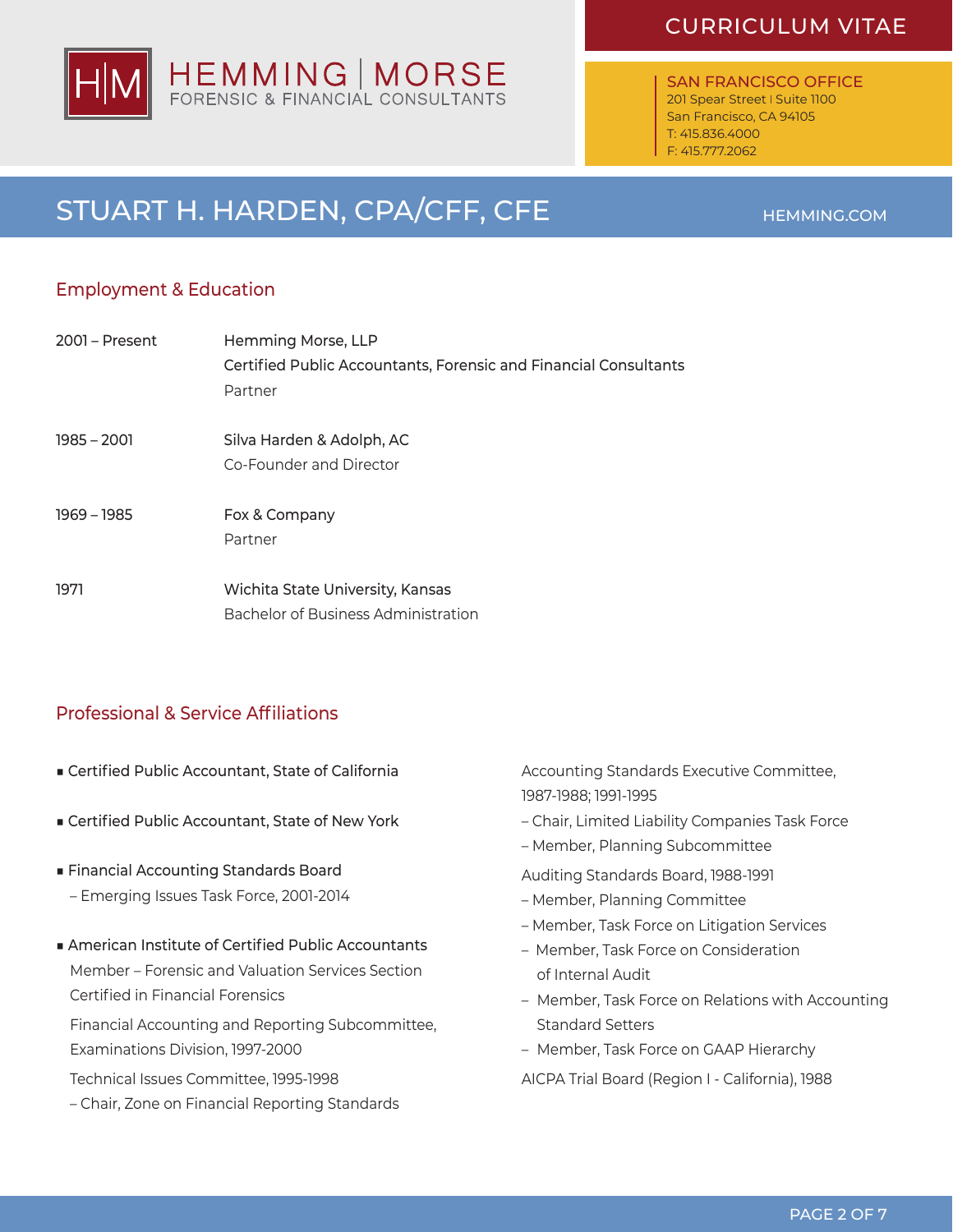# HEMMING | MORSE<br>FORENSIC & FINANCIAL CONSULTANTS

## CURRICULUM VITAE

SAN FRANCISCO OFFICE 201 Spear Street | Suite 1100 San Francisco, CA 94105 T: 415.836.4000 F: 415.777.2062

# STUART H. HARDEN, CPA/CFF, CFE HEMMING.COM

### Professional & Service Affiliations continued

- California Society of Certified Public Accountants Accounting Principles and Assurance Services Committee
	- Member, 1981-present
	- Chair, 1985-1987
	- Forensic and Valuation Services Section
	- Steering Committee, 1995-1997
	- Economic Damages and Fraud Sections, member

Editorial Advisory Board for California CPA publication

Accounting Principles and Assurance Services

Committee, local chapter

– Chair, 1999-2001, 1982-1984

### Forensic Services Committee, local chapter

– Chair, 1995-1997

Ethics Committee, local chapter

- Chair, 1984-1986
- Association of Certified Fraud Examiners Certified Fraud Examiner
- Beta Gamma Sigma, honorary member

### Presentations & Seminars

- AICPA Forensic & Valuation Services Conference, Speaker
- National Accounting and Auditing Advanced Technical Symposium, Speaker
- Association of Business Trial Lawyers Annual Seminar, Panel Member
- State Bar of California Litigation Section Speaker, Annual Trial Symposium & Retreat
- State Association of County Auditors 103rd Conference, Speaker
- National Governmental Accounting and Auditing Conference, Speaker
- Barristers Club of San Francisco, Presenter
- National Industry Conference, Speaker
- Fox & Company Instructor, National Audit Training Program, 1979-1983 Course Manager, 1980-1983
- California State University, Fresno
	- Instructor, Certificate Award in Nonprofit Leadership and Management, 1999-2001
	- Lecturer, Forensic accounting classes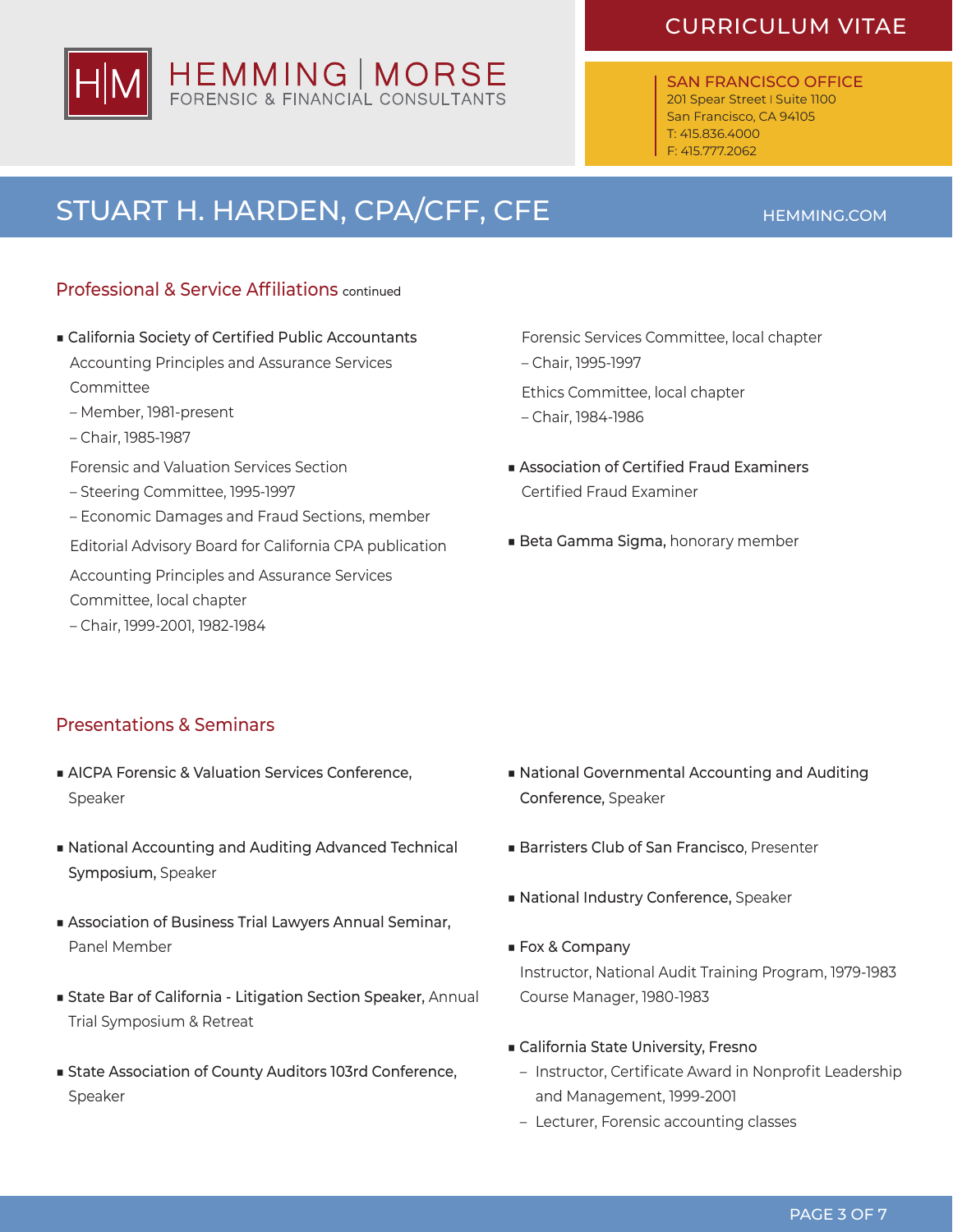# HEMMING | MORSE<br>FORENSIC & FINANCIAL CONSULTANTS

## CURRICULUM VITAE

SAN FRANCISCO OFFICE 201 Spear Street | Suite 1100 San Francisco, CA 94105 T: 415.836.4000 F: 415.777.2062

# STUART H. HARDEN, CPA/CFF, CFE HEMMING.COM

### Presentations & Seminars continued

- AICPA Annual Meeting, Speaker
- American Bar Association Annual Meeting, Speaker

### Selected Engagement Experience

### Regulatory

Mr. Harden testified in a series of cases for the State of California wherein he provided to the courts a description of the nature of and accounting for various financial instruments including futures and forward contracts and repurchase agreements. He also testified regarding the nature of and accounting for hedging activities using financial instruments. His testimony was used by the courts in interpreting how certain transactions impact state income tax apportionment.

Mr. Harden served as the chief investigator for the California Board of Accountancy in the Board's investigation of Orange County following bankruptcy. The investigation spanned five years during which Mr. Harden and his staff reviewed thousands of documents, conducted numerous public hearings, and wrote a comprehensive report. Mr. Harden also testified at the regulatory hearing.

Mr. Harden served as the chief investigator for the Texas State Board of Accountancy in the Board's investigation of Enron. Mr. Harden was specifically asked to review documents and testimony regarding the "Chewbacca" transactions and provide to the court his views on the accounting and auditing issues.

■ University of Southern California / SEC Participant, Roundtable Discussion on The Report of the AICPA Special Committee on Financial Reporting

At the request of the California Board of Accountancy, Mr. Harden monitored a major accounting firm's compliance with certain sanctions. Monitoring activities included extensive interviews of persons in the firm responsible for quality control and a comprehensive review of numerous quality control policies and procedures. Mr. Harden ultimately prepared a comprehensive report to the Board regarding the firm's compliance with sanctions and other agreed-upon conditions of settlement.

Mr. Harden testified in Tax Court for the IRS regarding the nature of and accounting for the sale by a corporate taxpayer of a major subsidiary. In his testimony he explained how the complex transactions are described in the taxpayer's financial statements.

Mr. Harden served as a consultant to the IRS in its investigation of the transfer pricing practices of a major pharmaceutical company. During the investigation, he and his staff reviewed thousands of documents and prepared numerous analyses of inventory transfers and other intercompany transactions.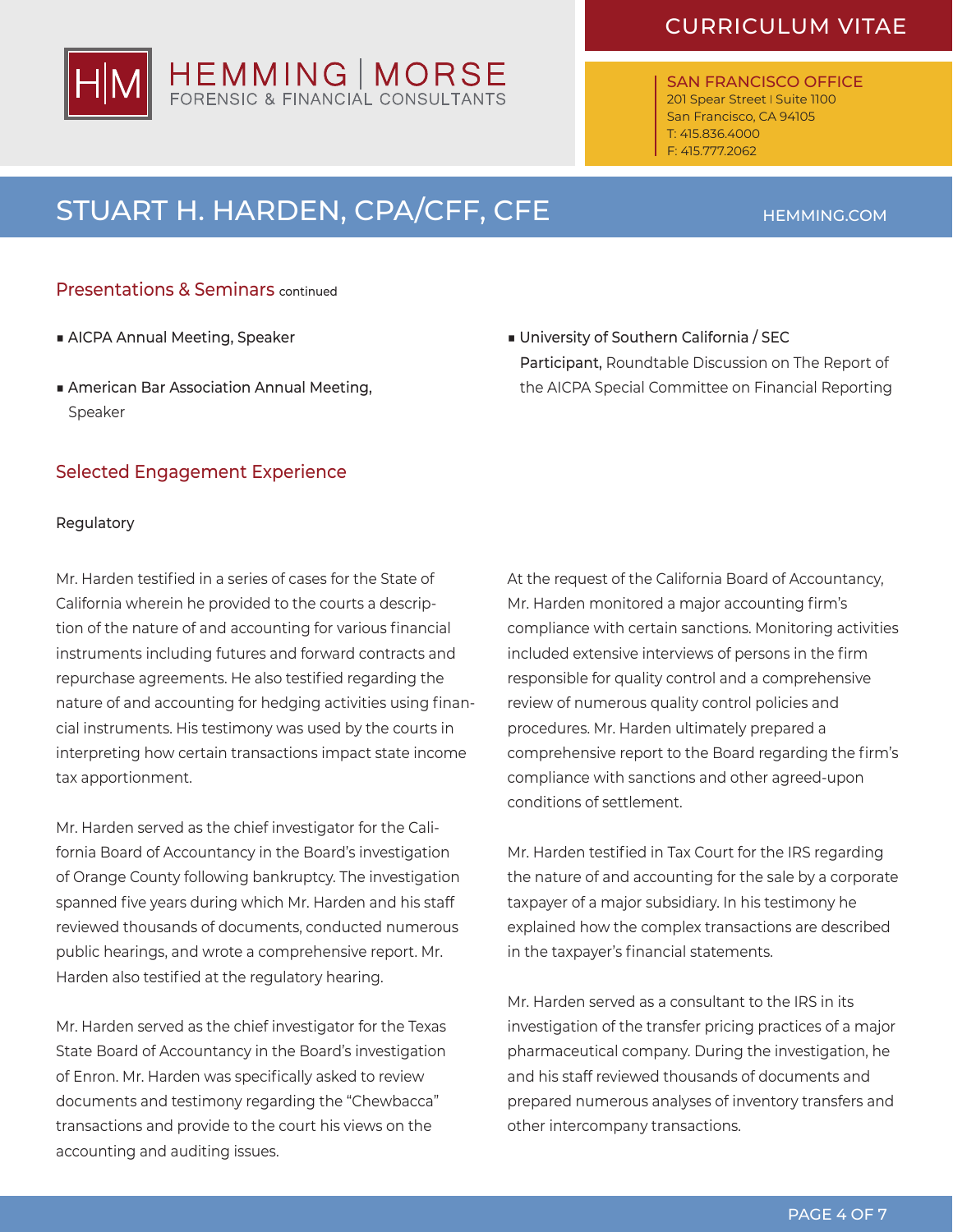# HEMMING | MORSE

## CURRICULUM VITAE

SAN FRANCISCO OFFICE 201 Spear Street | Suite 1100 San Francisco, CA 94105 T: 415.836.4000 F: 415.777.2062

# STUART H. HARDEN, CPA/CFF, CFE HEMMING.COM

### Selected Engagement Experience continued

### Economic Damages

Mr. Harden testified regarding damages in a breach of lease action. His analysis included a quantification of unpaid rents, and quantification of the impacts of mitigation efforts.

Mr. Harden testified regarding damages in a breach of contract action. His analysis included the determination of EBITDA (earnings before income taxes, depreciation and amortization) of a sold enterprise and the resulting additional compensation due the seller as a result. In calculating EBITDA Mr. Harden reversed several adjustments made by the buyer that had resulted in a reduction in earnings but that were not in accordance with GAAP (generally accepted accounting principles).

Mr. Harden was requested to determine damages relating to the alleged violations of a patented process to improve the use of dental implants. His evaluation included an assessment of both loss of income and reasonable royalty approaches. His report served as a basis in settlement of claims.

Mr. Harden was requested to determine damages relating to the alleged violation of a trademark used in stone fruit marketing. His evaluation included an assessment of both loss of income and ill-gotten gains.

### Employment Law

Mr. Harden served as a consultant and expert witness for a major insurance company that had been sued by a former independent contractor claiming that he should have been treated as an employee. Mr. Harden and his staff prepared extensive analyses of the former independent contractor's time records, expense documents and other financial records. He also prepared a detailed analysis of the various factors considered by the courts in making decisions regarding employment status.

### Alter Ego

Mr. Harden testified regarding the accounting aspects of various alter ego factors considered by the courts. In his testimony he discussed the need for capital by a commodity broker and the nature of and accounting for forward contracts.

Mr. Harden testified regarding the cashflows and asset transfers between numerous entities controlled by a cotton broker. As a part of his testimony, he summarized transaction volumns and relationships in charts for the court.

### Professional Liability

Mr. Harden testified regarding the standard of care for auditors of a financial institution that was involved primarily in holding deposits and issuing credit cards. Mr. Harden and his staff reviewed thousands of documents and pages of audit working papers, in addition to testimony, in an effort to determine whether the auditor had failed in its responsibilities to comply with generally accepted auditing standards (GAAS).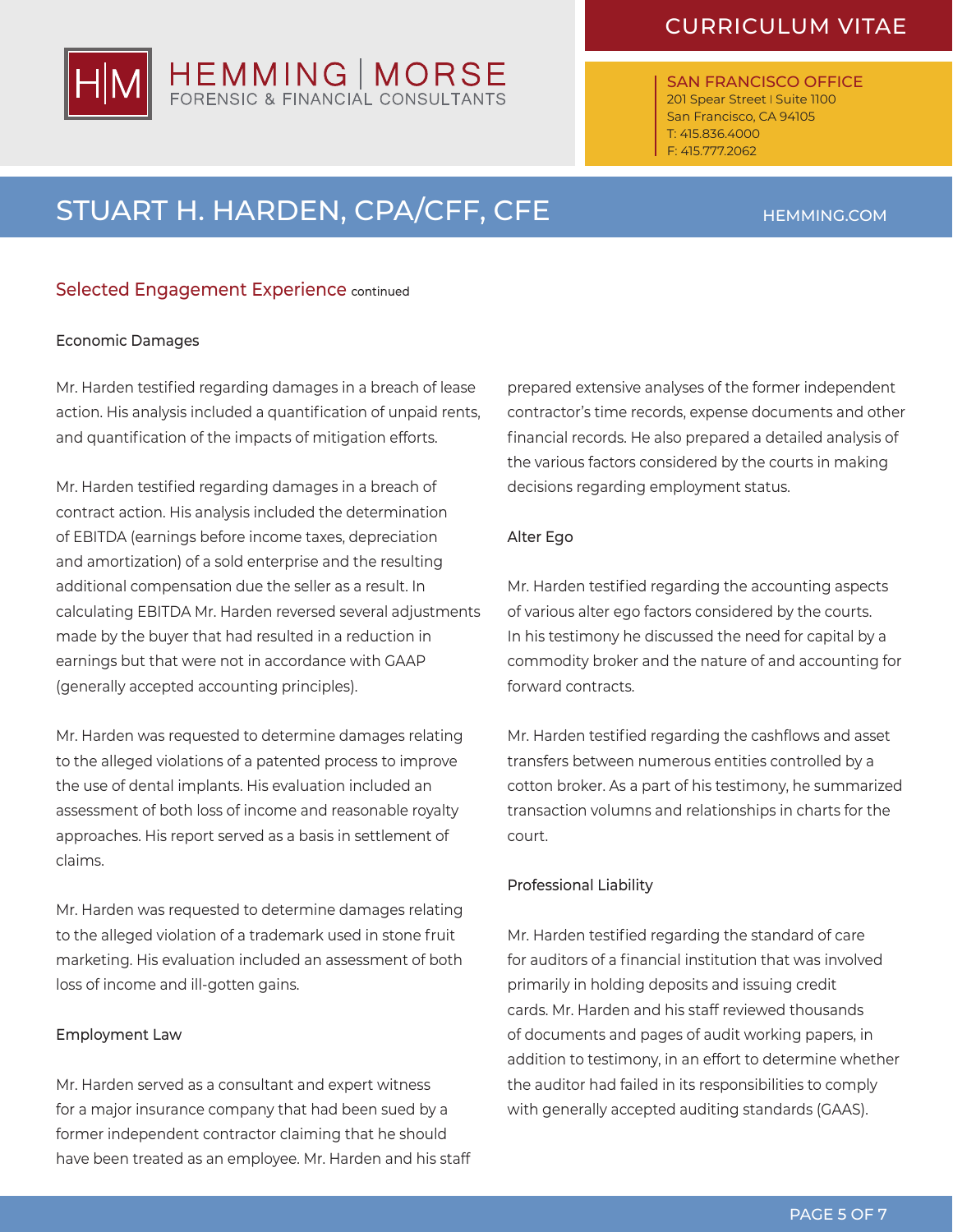### CURRICULUM VITAE

SAN FRANCISCO OFFICE 201 Spear Street | Suite 1100 San Francisco, CA 94105 T: 415.836.4000 F: 415.777.2062

## STUART H. HARDEN, CPA/CFF, CFE HEMMING.COM

HEMMING | MORSE

### Selected Engagement Experience continued

Mr. Harden testified regarding the standard of care for auditors of a hospital which had alleged that a fraud had gone undiscovered by its auditors. At the trial, Mr. Harden explained the nature of an audit and the alleged fraud and how the auditor had met its responsibilities.

Mr. Harden consulted with counsel for a major investor in mortgage debt and issuer of mortgage-backed securities in their action against its former auditor. Consultation included an assessment of the adequacy of accounting principles developed by the company and approved by the auditor for hedging activities. In addition, he and his staff evaluated the adequacy of the auditor's compliance to GAAS, which included the culling and review of documents from a data base consisting of millions of documents. Mr. Harden was also asked to evaluate the company's estimates of damages, which were in billions of dollars.

Mr. Harden testified in a matter against a major accounting firm that had conducted review procedures on an entity prior to its merger with another entity. His work included an evaluation of review working papers and other documents to determine whether or not facts had come to the attention of the accountant that should have impacted their report.

### Agribusiness Related

Mr. Harden consulted with counsel regarding loss of income to a dairy resulting from alleged construction defects. His analysis considered disruption to the lactation cycle of the herd and relied on an extensive evaluation of production and marketing records.

Mr. Harden has been involved in numerous matters regarding alleged fraud and misappropriation of assets claims among co-owners of agricultural properties, including production farms, dairies, packing houses and raw land developments. These engagements generally have involved a variety of services including asset tracing, comparison of production results to industry statistics and standards, review of intercompany and shareholder/ partner transactions for economic substance, consistency of reporting to all relevant parties and other analytical and investigative procedures.

Mr. Harden was requested by the Saudi Arabian government to assist in developing accounting systems for tree fruit operations in Tabuk, Saudi Arabia. Using accounting principles applied in the United States he wrote procedure manuals to be utilized in financial accounting and reporting. The operations were massive in scope including citrus and stone fruit. He was also consulted in the development of internal controls over financial reporting.

Mr. Harden has assisted in loss determinations for a variety of crop and harvested inventory losses due to negligence, breach of contract, weather, flooding and fire. Many of these determinations were made under the provisions of insurance contracts. Crops include citrus, stone fruit, grapes, apples, kiwi, vegetables, cotton and nuts. In evaluating such losses he and his staff have developed proven techniques for evaluating historical crop data and industry research.